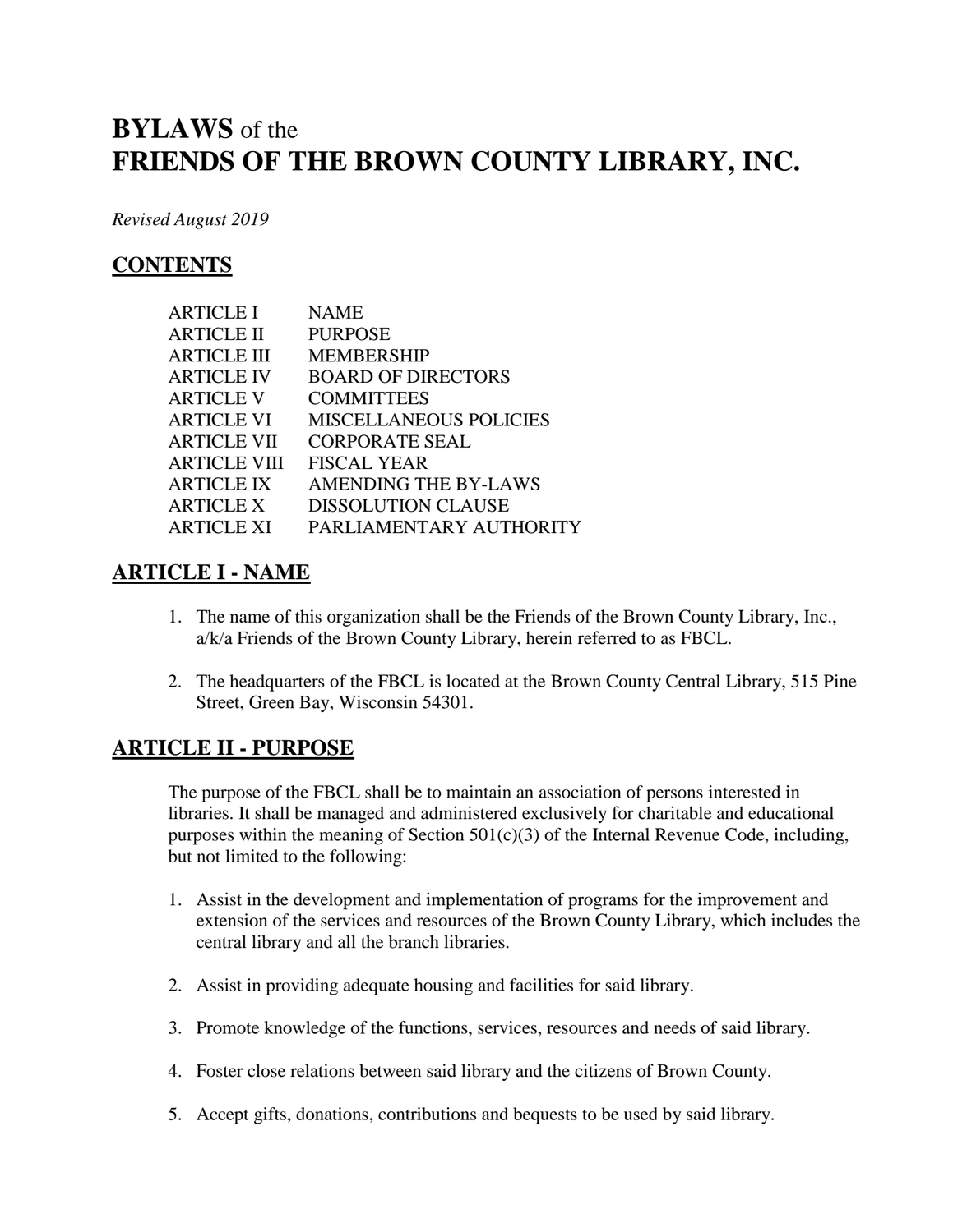- 6. Engage in fundraising activities for designated projects/programs or for unspecified requests.
- 7. Work in conjunction with the staff of the library to achieve these ends.

# **ARTICLE III - MEMBERSHIP**

#### **SECTION III.1 - MEMBERSHIP**

- A. Membership in this organization shall be open to all individuals in agreement with its purpose and willing to pay the dues required to carry out that purpose.
- B. Membership categories shall be set by the Board of Directors.

# **SECTION III.2 - DUES**

- A. Dues shall be payable to the FBCL annually for all categories of membership.
- B. The dues shall be set by the Board of Directors on an annual basis.

# **SECTION III.3 - VOTING PRIVILEGES**

Each dues-paying member (each household) shall be entitled to one vote on all matters which come before a meeting of members. Votes may be cast in person or proxy.

# **SECTION III.4 - MEETINGS OF FBCL MEMBERS**

- A. **Annual Meeting**: The annual meeting of FBCL shall be held within one hundred twenty (120) days of the close of the fiscal year (January 1 – December 31), the exact date to be determined by the President or by the FBCL Board of Directors.
- B. **Special Meetings**: Special meetings of the membership may be called by the president, by a majority vote of the Board of Directors, or upon written request of twenty five members.
- C. **Meeting Notice**: All FBCL members shall be notified of the annual meeting or a special meeting not less than one week prior to the date of the meeting.
- D. **Quorum**: Ten (10) FBCL members present at an Annual or Special FBCL meeting in person or by proxy shall constitute a quorum.

# **ARTICLE IV - BOARD OF DIRECTORS**

# **SECTION IV.1 - GENERAL POWERS**

Corporation Business: The business and affairs of the corporation shall be managed and administered by its Board of Directors.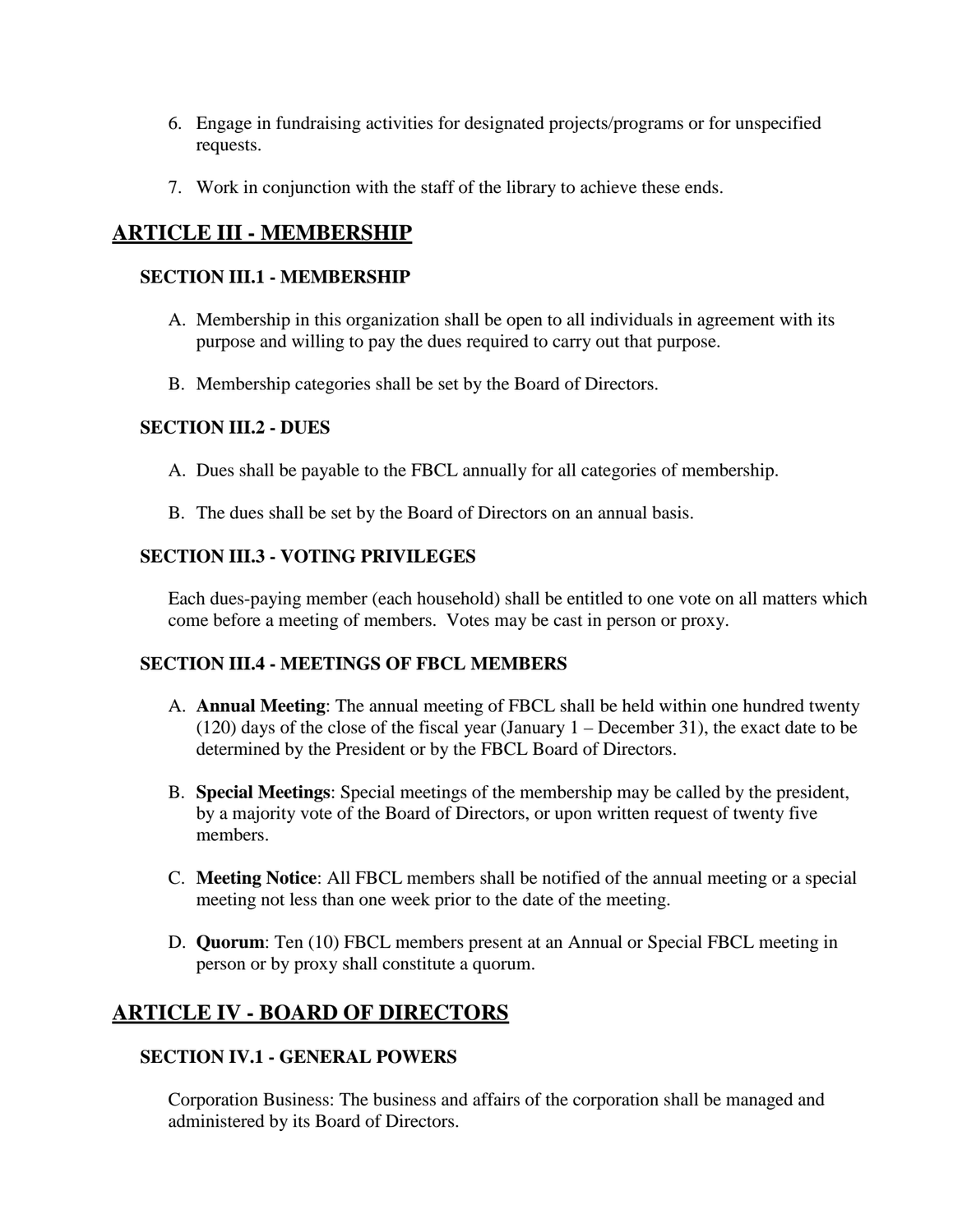#### **SECTION IV.2 - OFFICERS AND DIRECTORS**

- A. **Election**: The Officers of the Board of Directors shall be composed of Directors selected by a nominating committee and elected at the annual meeting. New Directors are elected by existing Directors in accordance with Section IV.5.
- B. **Officers**: Elected officers are the President, Vice President, Secretary, and Treasurer.
- C. **Directors**: The Board of Directors shall consist of the elected officers, plus a minimum of six and a maximum of twelve additional directors. All Directors are required to be FBCL members in good standing.

#### **SECTION IV.3 - BOARD ADVISORY MEMBERS**

- A. **Director of the Brown County Library**: The Director of the Brown County Library shall be notified of all FBCL board meetings and shall serve in an ex-officio, advisory capacity only.
- B. **Library Representative**: The Director of the Brown County Library will appoint one non-voting member from the Brown County Library staff.

#### **SECTION IV.4 - TERMS OF OFFICE AND DUTIES**

- A. **Terms of Office**: Officers shall be elected for a two-year term. The maximum term served in any office is three (3) consecutive two-year terms (six years). The President and Secretary shall be elected in odd years, while the Vice-President and Treasurer shall be elected in even years. Any vacancy occurring during a term of office shall be filled by appointment for the unexpired term, with the approval of the Board of Directors.
- B. **Duties**: The duties of the members of the Board of Directors shall be as described in the respective job descriptions which are found in the Policies and Procedures manual.

#### **SECTION IV.5 - BOARD OF DIRECTOR MEETINGS**

- A. **Regular Meetings:** Regular meetings of the Board of Directors shall be held monthly, unless as specifically determined by the Board, at a time and place to be designated by the Board.
- B. **Special Meetings:** Special meetings of the Board of Directors shall be called by the President or upon written request of two members of the Board, with at least a 24-hour notice.
- C. **Quorum:** A majority of the Directors shall constitute a quorum.
- D. **Voting by Phone or other means of telecommunication or Electronic Communication:** On pre-approval by the President, a vote may be conducted by telephone or other means of telecommunication or electronic communication. The voting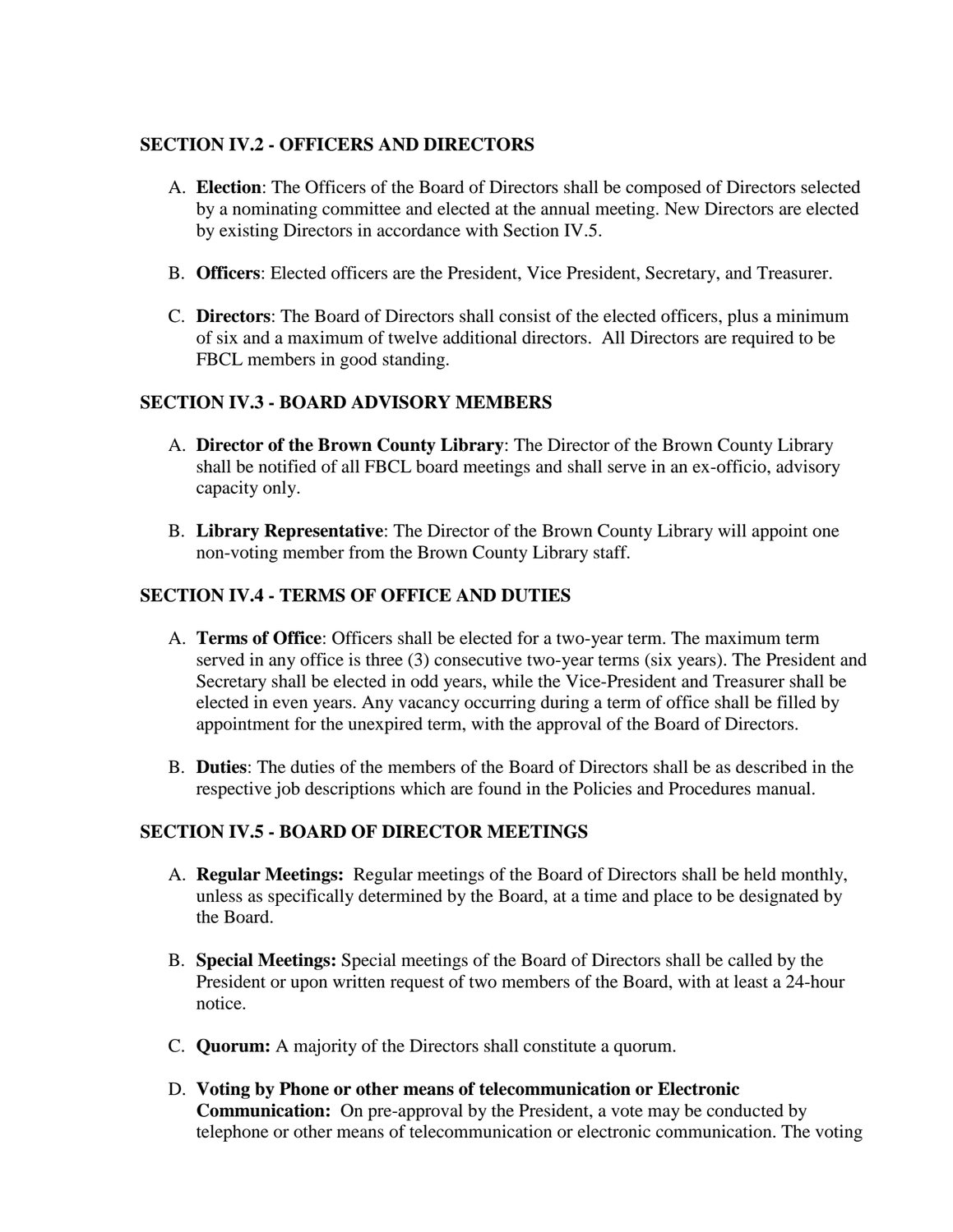shall be subject to the same quorum requirements of meetings at which members are present in person and shall follow the Rules for Electronic or Telecommunication Voting prescribed in FBCL's policies and procedures manual.

E. **Meeting Notice:** Notice of all Board of Director meetings shall be given by mail, telephone, or electronically at least twenty four hours prior to such meeting.

#### **SECTION IV.6 - COMPENSATION**

No director shall receive compensation for services rendered as a director. Reimbursement for expenses incurred while acting as a director of FBCL must be approved by the Treasurer.

#### **SECTION IV.7 - BONDING AND LIABILITY**

No director shall be required to furnish bond. No director shall be liable for any loss or damage, except when acting in bad faith.

#### **SECTION IV.8 - REPORTING**

Annual Report: The Board of Directors shall report to the members of the corporation at least annually, in such detail as the members of the corporation may from time to time direct.

# **ARTICLE V - COMMITTEES**

#### **SECTION V.1 - COMPOSITION**

The committees of the FBCL shall be the Standing Committees and the Special or Ad Hoc Committees. The chairman of each committee shall be appointed by the President. Each chairman shall select the committee members.

#### **SECTION V.2 - STANDING COMMITTEES**

The standing committees of the FBCL shall be identified by the Board of Directors prior to the Annual Meeting and shall be chaired by a Director of the Board of Directors or by their designee, who is a member of the FBCL.

#### **SECTION V.3 - SPECIAL OR AD HOC COMMITTEES**

The President may appoint additional committees as needed, with the approval of the FBCL Board of Directors.

# **ARTICLE VI - MISCELLANEOUS POLICIES**

#### **SECTION VI.1 - FINANCES**

FBCL budgeting, investment, funding, endowment, and operating fund activities shall be conducted as indicated in the FBCL Policies and Procedures Manual.